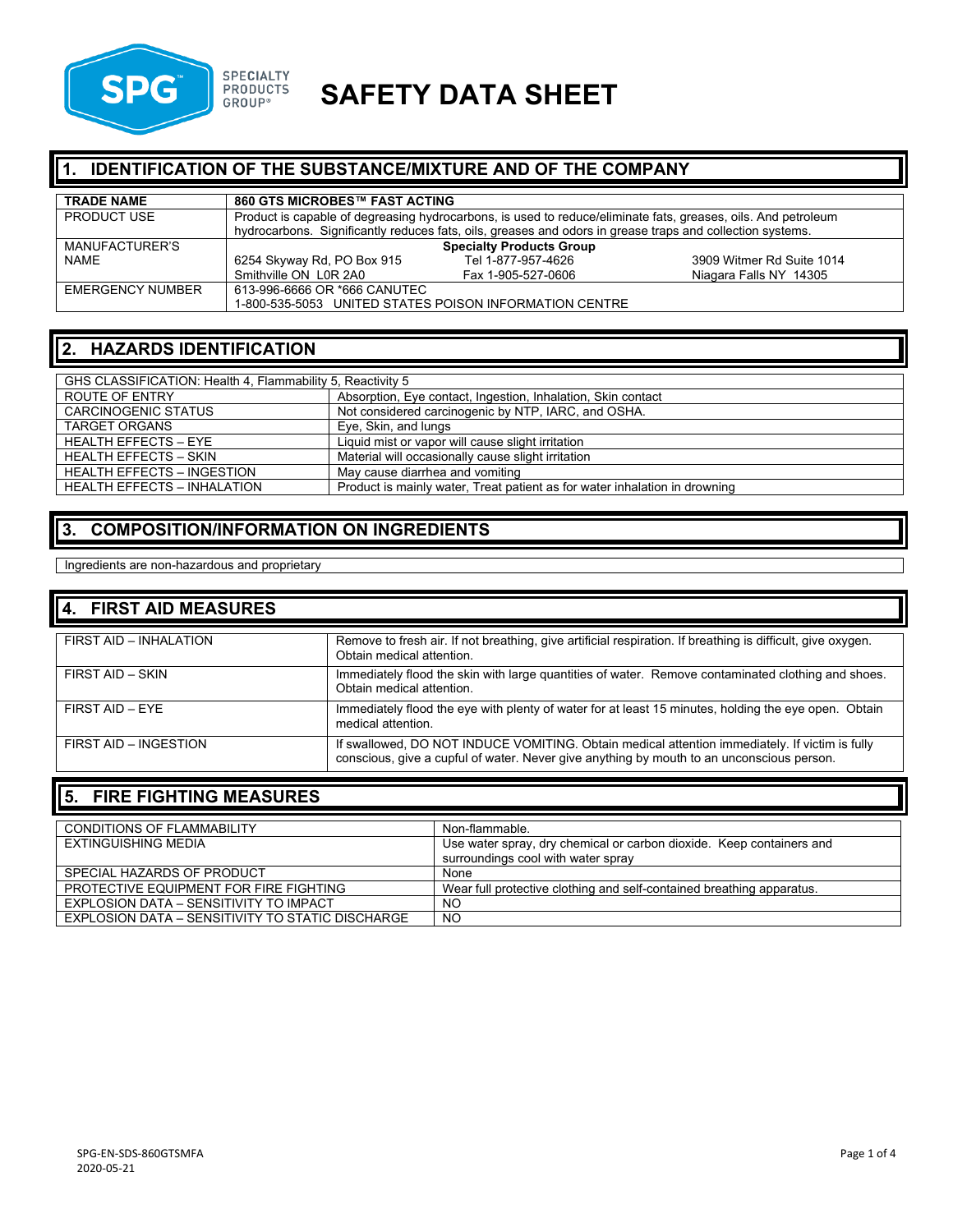# **860 GTS MICROBES™ FAST ACTING**

| 6. ACCIDENTAL RELAEASE MEASURES                                                                                                                                                                                                                                |                                                                                                                                         |  |
|----------------------------------------------------------------------------------------------------------------------------------------------------------------------------------------------------------------------------------------------------------------|-----------------------------------------------------------------------------------------------------------------------------------------|--|
| <b>SPILL PROCEDURES</b>                                                                                                                                                                                                                                        | No hazard. Contain and absorb using earth, sand or other inert material. Transfer into<br>suitable containers for recovery or disposal. |  |
| PERSONAL PRECAUTIONS                                                                                                                                                                                                                                           | Vapors can accumulate in low areas                                                                                                      |  |
| ENVIRONMENTAL PRECAUTIONS                                                                                                                                                                                                                                      | No hazard. Product is used for bioremediation                                                                                           |  |
| <b>REFERENCES TO OTHER SECTIONS</b><br>See Section 7 for information on safe handling<br>See Section 8 for information on personal protection equipment<br>See Section 13 for disposal information                                                             |                                                                                                                                         |  |
| <b>INFORMATION FOR DOCTOR</b><br>Most important symptoms and effects, both acute and delayed.<br>No further relevant information<br>Indications of any immediate medical attention and special treatment needed.<br>No further relevant information available. |                                                                                                                                         |  |

#### **7. HANDLING AND STORAGE**

| HANDLING | Use in well-ventilated area. Use local exhaust ventilation. Avoid inhaling vapor. Avoid contact with eyes, |
|----------|------------------------------------------------------------------------------------------------------------|
|          | skin and clothing. Keep container tightly closed when not in use.                                          |
| STORAGE  | Storage area should be cool, dry, and well ventilated. PROTECT FROM FREEZING.                              |

#### **INFORMATION ABOUT PROTECTION AGAINST EXPLOSION AND FIRE**

Keep ignition sources away – Do not smoke Protect against electrostatic charges

#### **SPECIFIC END USE(S)**

No further relevant information available

#### **8. EXPOSURE CONTROLS/PERSONAL PROTECTION**

| ENGINEERING CONTROL           | None                                                                                          |
|-------------------------------|-----------------------------------------------------------------------------------------------|
| <b>MEASURES</b>               |                                                                                               |
| <b>RESPIRATORY PROTECTION</b> | None                                                                                          |
| <b>HAND PROTECTION</b>        | None                                                                                          |
| EYE PROTECTION                | Chemical goggles should be worn during all handling operations.                               |
| <b>BODY PROTECTION</b>        | None                                                                                          |
| PROTECTION DURING             | Do not ingest product, wash hands. Might cause diarrhea because of bioremediation microbe and |
| <b>APPLICATION</b>            | natural microbe content                                                                       |
|                               |                                                                                               |

#### **9. PHYSICAL AND CHEMICAL PROPERTIES**

| PHYSICAL STATE                        | Liquid          |
|---------------------------------------|-----------------|
| <b>ODOUR &amp; APPEARANCE</b>         | None, clear     |
| ODOR THRESHOLD (ppm)                  | <b>NA</b>       |
| <b>SPECIFIC GRAVITY</b>               | $1.00 - 1.02$   |
| VAPOR DENSITY (AIR = 1)               | <b>NA</b>       |
| VAPOR PRESSURE 20°C                   | <b>NA</b>       |
| <b>EVAPORATION RATE</b>               | <b>NA</b>       |
| <b>BOILING POINT (°C/°F)</b>          | 100 °C / 212 °F |
| FREEZING POINT (°C/°F)                | 0 °C / 32 °F    |
| рH                                    | 7.0             |
| COEFFICIENT OF WATER/OIL DISTRIBUTION | <b>NA</b>       |
| SOLUBILITY IN WATER                   | Soluble         |
| $VOC$ ( $g/L$ )                       |                 |
| FLASH POINT (PMCC) (°C/°F)            | <b>NA</b>       |
| UPPER FLAMMABLE LIMIT %VOL            | <b>NA</b>       |
| LOWER FLAMMABLE LIMIT %VOL            | <b>NA</b>       |
| AUTOIGNITION TEMP (°C/°F)             | <b>NA</b>       |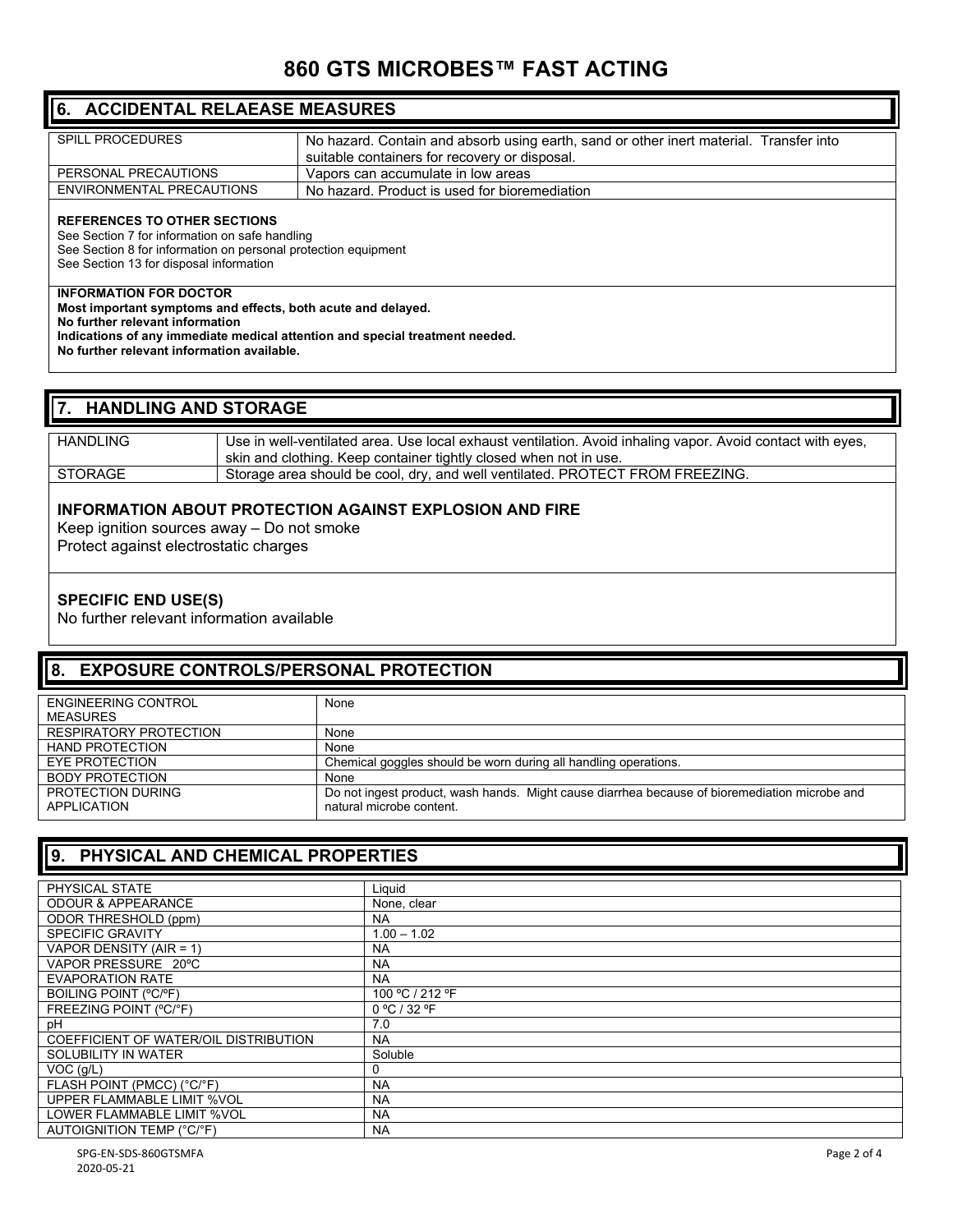# **860 GTS MICROBES™ FAST ACTING**

| <b>110. STABILITY AND REACTIVITY</b>    |                                |  |
|-----------------------------------------|--------------------------------|--|
| <b>STABILITY</b>                        | Stable under normal conditions |  |
| CONDITIONS TO AVOID                     | Do Not Freeze                  |  |
| MATERIALS TO AVOID                      | <b>NA</b>                      |  |
| <b>HAZARDOUS POLYMERIZATION</b>         | Will not occur                 |  |
| <b>HAZARDOUS DECOMPOSITION PRODUCTS</b> | None                           |  |

## **11. TOXICOLOGICAL INFORMATION**

| EFFECTS OF ACUTE EXPOSURE                   | Exposure may cause eye and skin irritation. Ingestion may lead to gastrointestinal<br>irritation.                        |
|---------------------------------------------|--------------------------------------------------------------------------------------------------------------------------|
| EFFECTS OF CHRONIC EXPOSURE                 | None from handling, ingestion or contact exposure. Not known, most likely due to<br>natural bacteria present in product. |
| <b>EXPOSURE LIMITS</b>                      | <b>NA</b>                                                                                                                |
| <b>IRRITANCY</b>                            | Mild irritation expected                                                                                                 |
| <b>SENSITIZATION</b>                        | <b>NA</b>                                                                                                                |
| <b>CARCINOGENICITY</b>                      | No known effect in humans                                                                                                |
| REPRODUCTIVE TOXICITY                       | No known effect in humans                                                                                                |
| <b>TERATOGENICITY</b>                       | <b>NA</b>                                                                                                                |
| <b>MUTAGENICITY</b>                         | <b>NA</b>                                                                                                                |
| <b>TOXICOLOGICALLY SYNERGISTIC PRODUCTS</b> | <b>NA</b>                                                                                                                |

| 12. ECOLOGICAL INFORMATION |                                                         |  |
|----------------------------|---------------------------------------------------------|--|
| <b>MOBILITY</b>            | Used as bioremediation product. Will migrate into soil. |  |
| PERSISTENCE/DEGRADABILITY  | The product is biodegradable.                           |  |
| BIO-ACCUMULATION           | The product will not bio-accumulate                     |  |
| <b>ECOTOXICITY</b>         | None                                                    |  |
|                            |                                                         |  |

#### **RESULTS of PBT and vPvB Assessment PBT:** N/A

**vPvB**: N/A

## **13. DISPOSAL CONSIDERATIONS**

| <b>PRODUCT DISPOSAL</b>   | Can be disposed of freely                                                                                                                                                                                                                                         |
|---------------------------|-------------------------------------------------------------------------------------------------------------------------------------------------------------------------------------------------------------------------------------------------------------------|
| <b>CONTAINER DISPOSAL</b> | Labels should not be removed from containers until they have been cleaned. Do not cut, puncture or weld on<br>or near to the container. Do not incinerate closed containers. Empty containers may contain hazardous<br>residues. Dispose of containers with care. |
| UNCLEANED PACKAGINGS      |                                                                                                                                                                                                                                                                   |

**Recommendation:** Disposal must be made according to official regulations

| 14. TRANSPORTATION INFORMATION |                                    |
|--------------------------------|------------------------------------|
| <b>CANADA</b>                  | <b>TDG CLASSIFICATION</b>          |
| <b>NOT REGULATED</b>           |                                    |
| <b>EXPORT</b>                  |                                    |
| DOT CFR 172.101 DATA           | NOT REGULATED (Keep from freezing) |
| UN PROPER SHIPPING NAME        | <b>NA</b>                          |
| UN CLASS                       | <b>NA</b>                          |
| UN NUMBER                      | <b>NA</b>                          |
| UN PACKING GROUP               | <b>NA</b>                          |
| <b>FLASH POINT</b>             | <b>NA</b>                          |
| <b>HAZARDOUS MATERIAL</b>      | <b>NA</b>                          |
| <b>HAZARD LABEL</b>            | <b>NA</b>                          |
| <b>MARINE POLLUTANT</b>        | NO.                                |
| SPECIFIC PRECAUTIONS FOR USER  | N/A                                |